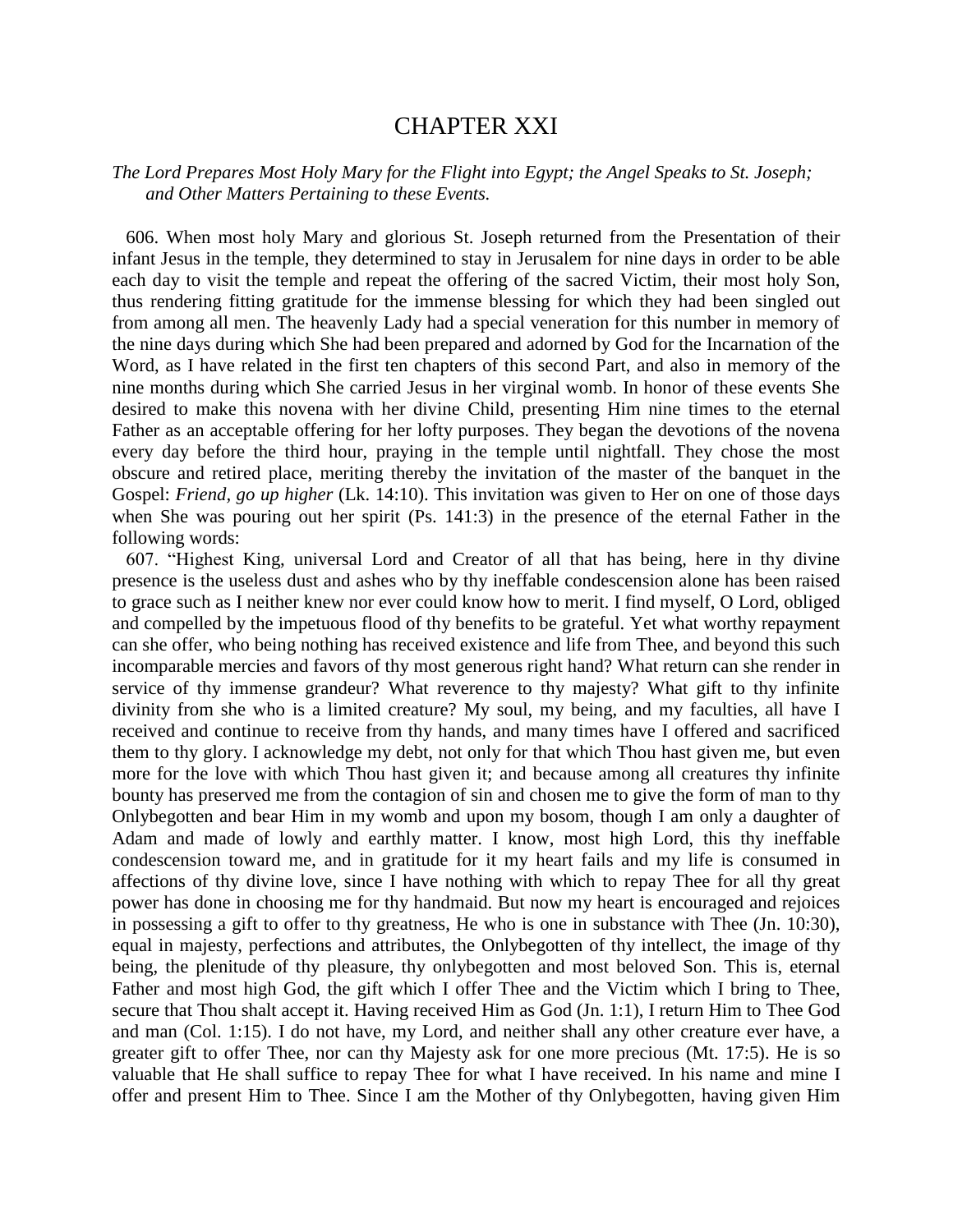human flesh and made Him the Brother of mortals, and since He desires to be their Redeemer and Master, it is befitting for me to advocate for them, to make their cause my own, and to clamor for their remedy. Therefore, Father of my Onlybegotten, God of mercies, I offer Him to Thee with all my heart, and with Him and by Him I beg Thee to pardon sinners, to pour out upon the human race thy ancient mercies, and to initiate new signs and means of working thy wonders (Ecclus. 36:6). This is the Lion of Juda (Apoc. 5:5) become a Lamb in order to take away the sins of the world (Jn. 1:29); He is the Treasure of thy divinity."

 608. Such prayers and petitions the Mother of piety and mercy offered up in the first days of her novena in the temple. To all of them the eternal Father responded, accepting the offering of his Onlybegotten as a pleasing sacrifice, being more and more enamored with the purity of his only and chosen Daughter and looking upon her sanctity with pleasure. And in return for her petitions His invincible Majesty conceded to Her great and new privileges, and that as long as the world would last She would obtain all She would ever ask for her devotees; that the greatest sinners, if they earned her intercession, would find their remedy; and in the new Church and evangelical law of Christ her most holy Son She would be the Cooperatrix and Teacher, especially after his Ascension into heaven when the Queen would remain in the Church Militant as its helper and the instrument of the divine power in it, as I shall relate more particularly in the third Part of this History (*Cor.* 2ff.). Many other favors and mysteries the Most High confirmed upon the heavenly Mother in answer to her prayers; however, they are beyond the reach of spoken language and cannot be described by my short and limited terms.

 609. In the course of these manifestations, on the fifth day of the novena after the Presentation and Purification, while the heavenly Lady was in the temple with her infant God on her arms, the Divinity revealed Himself to Her, though not intuitively, and She was entirely elevated and filled with the Holy Ghost. Though She had experienced this before, yet since the power of God and his treasures are infinite He never gives so much as not to be able to give still more to mere creatures. In this abstractive vision the Most High desired to prepare anew his only Spouse, readying Her for the labors which awaited Her. Speaking to Her and comforting Her He said: "My Spouse and my Dove, thy desires and intentions are pleasing in my eyes and I delight in them always; yet Thou cannot continue the nine days of devotion which Thou hast begun, because I desire Thee to have another exercise of suffering for love of Me. In order to raise thy Son and save his life Thou must leave thy home and thy country, crossing with Him and thy spouse Joseph into Egypt, where Thou art to remain until I shall ordain otherwise, because Herod shall attempt to put the Infant to death. The journey is long, most laborious, and entails many inconveniences; do thou suffer it all for Me, for I am and always will be with Thee."

 610. Any other faith and virtue might have been disturbed (as the incredulous really have been) to see the powerful God fleeing from a miserable earthly being, and that He would do so in order to save his life, as if He, being both God and man, could be affected by the fear of death. But the most prudent and obedient Mother advanced no objection or doubt; She was not in the least disturbed or moved by this unexpected command. Answering She said: "My Lord and Master, behold here thy servant with a heart prepared to die for thy love if necessary; make use of me according to thy will. I only ask of thy immense goodness that overlooking my lack of merit and gratitude Thou do not permit my Son and Lord to suffer, and that the labors come only upon me, who am obliged to suffer them." The Lord referred Her to St. Joseph, bidding Her follow his directions in all things concerning the journey. She then issued from her vision, which She had enjoyed without losing the use of her exterior senses and while holding in her arms the infant Jesus. She had been raised up in this vision only regarding the superior part of her soul, but from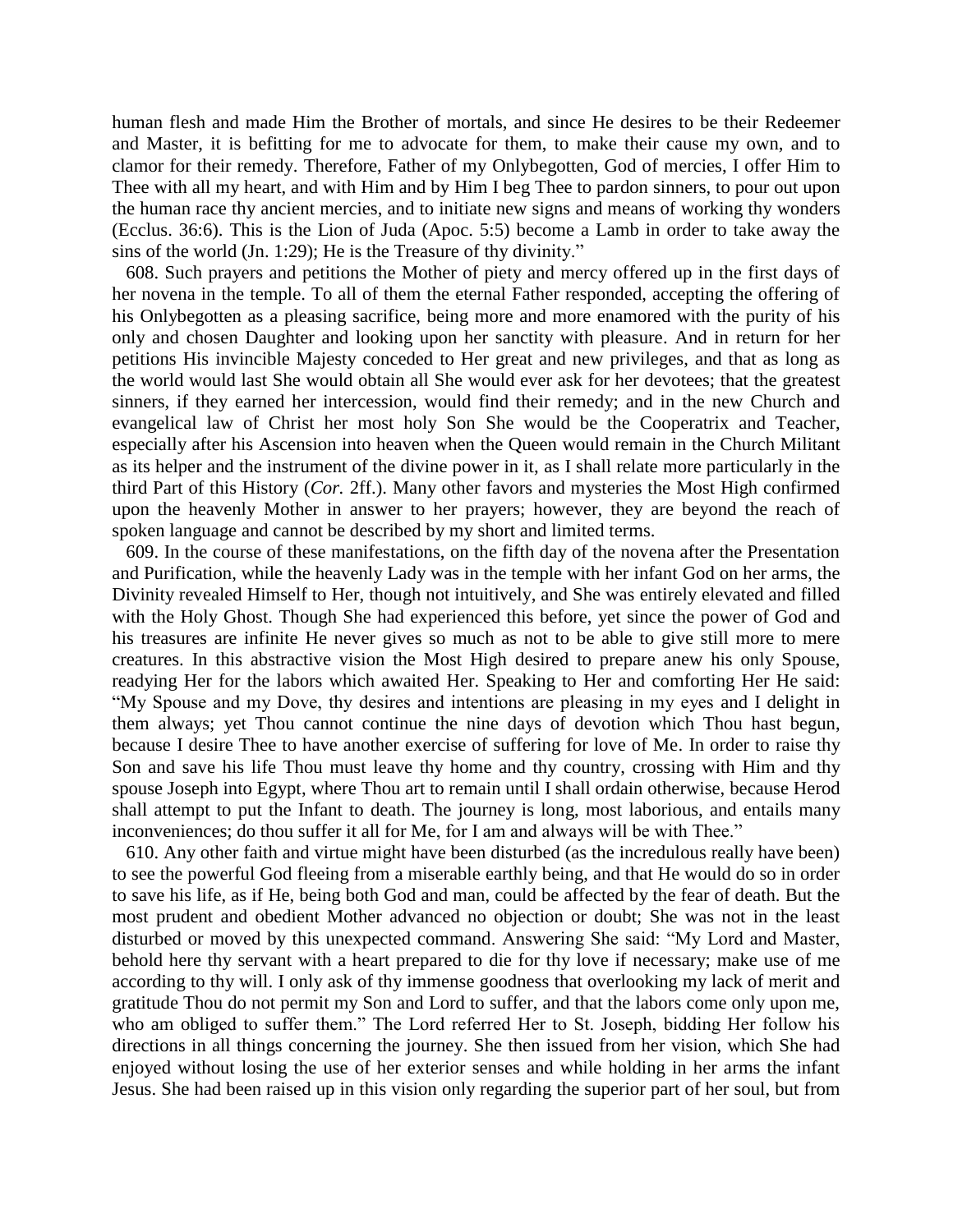it flowed other gifts which spiritualized her senses and testified to Her that her soul was living more in its love than in the earthly habitation of her body.

 611. Because of the incomparable love which the Queen bore toward her most holy Son, her maternal and compassionate Heart, rather than being disturbed, was moved to pity, considering the labors awaiting the infant God which She recognized in this vision. Shedding many tears She left the temple to go to her lodging place, without manifesting to her spouse the cause of her sorrow; hence St. Joseph thought She grieved because of the prophecy of Simeon. Since the most faithful Joseph loved Her so much, and was of a kind and solicitous disposition, he was troubled to see his Spouse so tearful and afflicted while not manifesting to him the cause of this new affliction. This disturbance of his soul was one of the reasons why the holy Angel spoke to him in sleep, as I have explained above when speaking of the pregnancy of the Queen (400); for in that same night, while St. Joseph was asleep, the Angel of the Lord appeared to him and spoke to him as recorded by St. Matthew (2:13): "*Arise, and take the Child and his Mother, and fly into Egypt; and be there until I shall tell thee. For it will come to pass that Herod will seek the Child in order to* take away his life." Immediately the holy spouse arose full of solicitude and sorrow, foreseeing also that of his most loving Spouse. Entering upon her retirement he said: "My Lady, the Most High wills that we be afflicted, for his holy Angel has spoken to me and declared the pleasure and decree of His Majesty that we arise and flee with the Child into Egypt, because Herod is seeking to take away his life. Encourage thyself, my Lady, to bear the labor of this journey, and tell me what I can do for thy relief, since I hold my life and being at the service of our sweet Child and Thee."

 612. "My spouse and master," answered the Queen, "if from the most generous hand of the Most High we receive so many blessings of grace, it is reasonable that we receive temporal afflictions with joy (Job 2:10). We carry with us the Creator of heaven and earth; if He has placed us so near to Him, what hand shall be powerful to harm us, even if it be that of king Herod (Ib. 17:3)? Wherever we carry with us all our good, the Treasure of heaven, the highest Good, our Master, our guide, and our true light, there can be no desert, since He is our rest,<sup>\*</sup> our portion, and our fatherland.<sup>†</sup> We possess everything<sup> $\triangle$ </sup> with his company; let us proceed to fulfill his will." Then most holy Mary and St. Joseph approached the crib where the infant Jesus lay, and where He, not by chance, slept at that time. The heavenly Mother uncovered Him without awakening Him, for He awaited those tender and sorrowful words of his Beloved: *Flee away, O my Beloved, and be like to the roe and to the young hart upon the mountains of aromatical spices. Come, my Beloved, let us go forth into the field, let us abide in the villages* (Cant. 8:14; 7:11). The tender Mother added: "My sweet Love, most meek Lamb, thy power is not limited by that of earthly kings; yet in thy most exalted wisdom Thou dost desire to hide it for love of men. My Good, who among mortals can think of taking away thy life, since Thou hast the power to annihilate their life? Since Thou givest life to all, why would men take away thine (Jn. 10:10)? Since Thou dost visit them in order to give them eternal life, why would they wish to give Thee death? But who shall comprehend the hidden secrets of thy divine Providence (Rom. 11:34)? Give me permission, O Lord and light of my soul, to awaken Thee, for when Thou dost sleep thy Heart is awake" (Cant. 5:2).

 $\overline{\phantom{a}}$ 

cf. Mt. 11:28 [Ed.]

**<sup>†</sup>** cf. *Coronation* 602 [Ed.]

 $^{\blacktriangle}$  cf. II Cor. 6:10 [Ed.]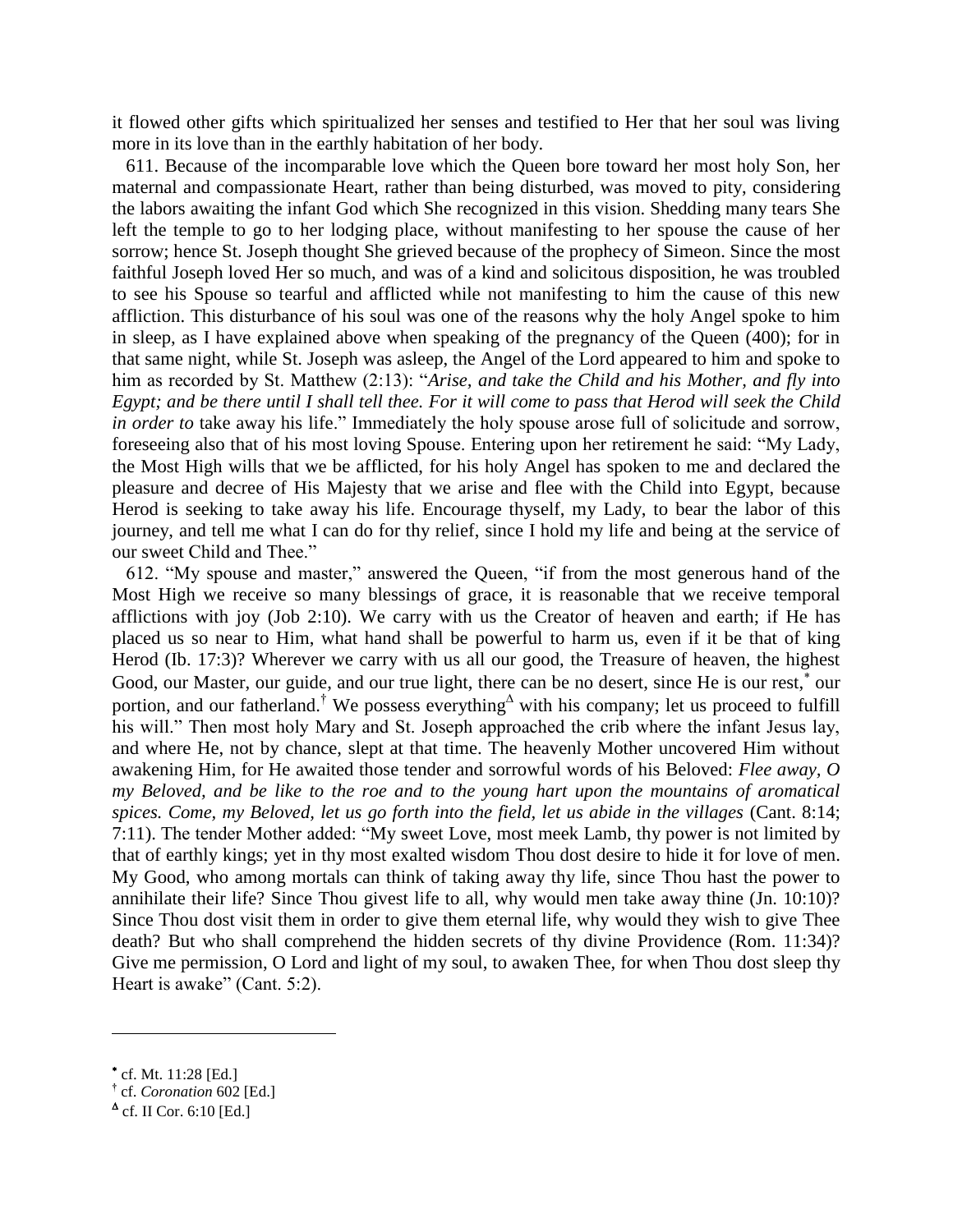613. Similar reasonings were also expressed by St. Joseph. Then the heavenly Mother, falling upon her knees, awakened the sweetest Infant and took Him in her arms; and He, in order to move Her to greater tenderness, and in order to show Himself as true man, wept a little (O wonders of the Most High in things so small to our weak judgment!). Yet He was soon again quieted, and when the most holy Mother and St. Joseph asked his blessing He gave it to them in a visible manner. Gathering their poor clothing into the casket and loading it on the beast of burden which they had brought from Nazareth, they departed shortly after midnight, and hastened without delay on their journey to Egypt, as I shall relate in the following chapter.

 614. In order to conclude this chapter I shall add what I have been given to understand regarding the concordance of the two Gospels of St. Matthew and St. Luke regarding this mystery, for since all of them wrote with the assistance and light of the Holy Ghost each of them knew the text of the other three, along with what had been omitted. Hence it happened that according to divine predisposition some of the happenings in the life of Christ our Lord (and other events) recorded in the evangelical History were written by one Evangelist and omitted by the others, as is clear in the Gospel of St. John and the others. St. Matthew records the adoration of the Kings and the flight into Egypt (Mt. 2:1ff.) which were not written by St. Luke, who describes the Circumcision, Presentation and Purification (Lk. 2:21ff.) omitted by St. Matthew. Similarly St. Matthew, after referring to the departure of the Magi, without speaking of the Presentation immediately relates that the Angel appeared to St. Joseph commanding him to flee into Egypt; but from this it does not follow that the Child had not been presented before that time in the temple, for it is certain that this was done after the departure of the Kings and before the flight into Egypt, as is narrated by St. Luke. Likewise, although St. Luke after describing the Presentation and Purification immediately mentions that the Holy Family lived in Nazareth, we must not conclude that they had not before that time lived in Egypt; he writes nothing of this flight into Egypt either before or after because it had already been recorded by St. Matthew. This journey took place immediately after the Presentation, without most holy Mary and St. Joseph first returning to Nazareth. As St. Luke had received no commission to write about this journey it was natural that in continuing his history he would mention the return to Nazareth immediately after the Presentation. To say that having fulfilled what the law commanded they returned to Galilee was not to deny the flight into Egypt; it was merely continuing the narrative without mentioning the flight from Herod. Even the very text of St. Luke intimates that the return to Nazareth happened after their sojourn in Egypt, for he says the Child grew and waxed strong with wisdom, and that grace was manifested in Him (Lk. 2:40), which could not have been before He had passed the years of infancy; hence it must have been after his return from Egypt, and at an age when the use of reason usually begins to show itself in children.

 615. I was also given to understand how foolish it is for the infidels or incredulous to stumble against this cornerstone (I Peter 2:8), Christ our Good, even in his infancy, and to take offense at seeing Him flee to Egypt in order to defend Himself against Herod, as if this was due to his weakness and not a mystery, and as if it had happened for no higher purpose than to defend his life against the cruelty of a wicked man. For the well-disposed souls the words of the Evangelist are amply sufficient, since he says it happened so the prophecy of Osee would be fulfilled, who said in the name of the eternal Father: *And I called my Son out of Egypt* (Osee 11:1; Mt. 2:15). The ends which He had in view in sending Him there and in calling Him back are very mysterious; of these I shall say something later (641ff.). Given not all of the works of the incarnate Word were equally admirable and full of sacramental meaning, nevertheless no one with sane judgment can impugn or ignore the sweet providence with which God governs the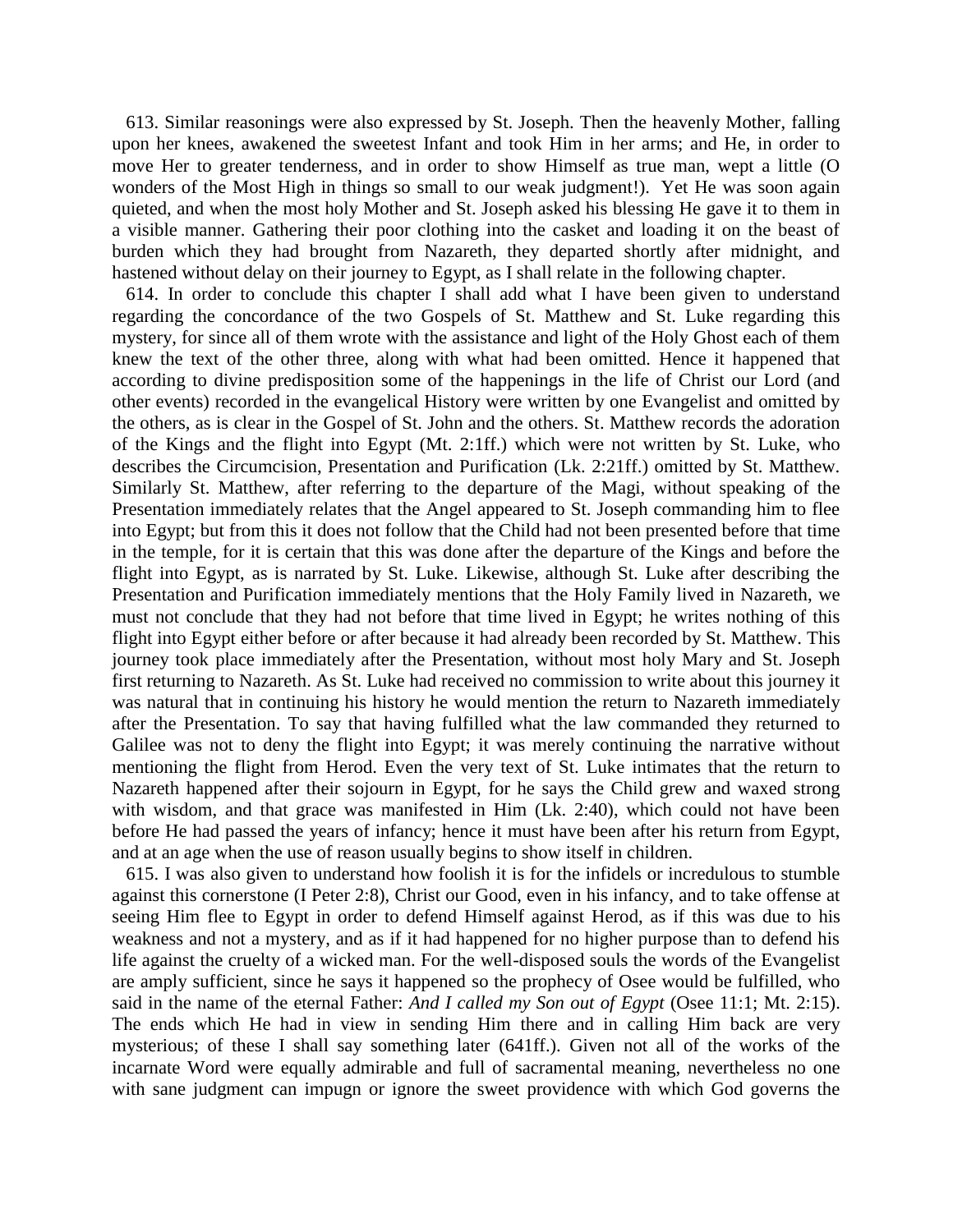secondary causes, leaving human will to work according to its liberty (Ecclus. 15:14). For this reason, and not for lack of power, He permits so many idolatries, heresies, and other sins which are not any smaller than that of Herod; for this reason He permitted the sin of Judas and of all those who mistreated and crucified His Majesty. Certainly He could have prevented all these sins and yet would not, not only because He desired to accomplish our Redemption, but also so He could ensure to men the good of free will, giving to them the grace and help appropriate to his divine Providence so they could work what was good, if only they would use their liberty for the good as they use it for evil.

 616. In this sweetness of his providence He gives sinners time, hoping for their conversion as in the case of Herod. If He would use his absolute power and perform great miracles for preventing the course of secondary causes the order of nature would be confounded, and to a certain extent He would contradict Himself in his double role as the Author of grace and Author of nature. Therefore miracles must happen but rarely and on special occasions for particular reasons, or when some end is to be served; hence God reserves them for his opportune times by which He can manifest his omnipotence and make Himself known as the Author of all things, without dependence on the very things to which He gave being and preserves in existence. Neither must we wonder that He permitted the death of the innocent children whom Herod murdered, for it would not have been to their benefit to save them through a miracle, since by their death they would gain eternal life together with an abundant reward which vastly recompensed them for the loss of their temporal life. If they had been allowed to escape the sword and die a natural death not all would eventually have been saved. The works of the Lord are just and holy in all particulars, though we do not always see the reasons why they are so; but we shall come to know them in the Lord when we shall see Him face to face.

## *INSTRUCTION GIVEN ME BY THE QUEEN OF HEAVEN, MARY MOST HOLY.*

 617. My daughter, what thou must especially learn from this chapter is to accustom thyself to humble gratitude for the benefits which thou receivest, since thou among many generations art so signalized and enriched by that which my Son and I work with thee without any merit of thine. I was accustomed to repeat many times this verse of David (Ps. 115:12): *What shall I render to the Lord for all the things that He hath rendered to me?* In such sentiments I humbled myself to the dust, esteeming myself altogether useless among creatures. Thus if thou knowest what I did as Mother of God, then consider what thy obligation is, since thou must with so much truth confess thyself unworthy and undeserving of all thou receivest, and poor in giving thanks and rendering a return. Thou must supply thy insufficiency and thy misery by offering up to the eternal Father the living Host of his Onlybegotten made man, especially when thou receivest Him in the holy Sacrament and dost possess Him within thy bosom, for in this thou shouldst also imitate David, who after asking the Lord what return he should make for all of his benefits, answers (Ib. 13): *I will take the chalice of salvation, and I will call upon the name of the Lord*. Thou must accept and *work out thy salvation* (Philip. 2:12), laboring in that which is conducive to it and giving the proper return by the perfection of thy works, calling upon the name of the Lord and offering up his Onlybegotten, for He it is who wrought the power of salvation (Ps. 73:12), who merited it, and who alone can be an adequate return for the blessings conferred upon the human race, and upon thee especially. I have given Him human form so He could converse with men (Bar. 3:38) and become the possession of everyone. He conceals Himself under the appearances of bread